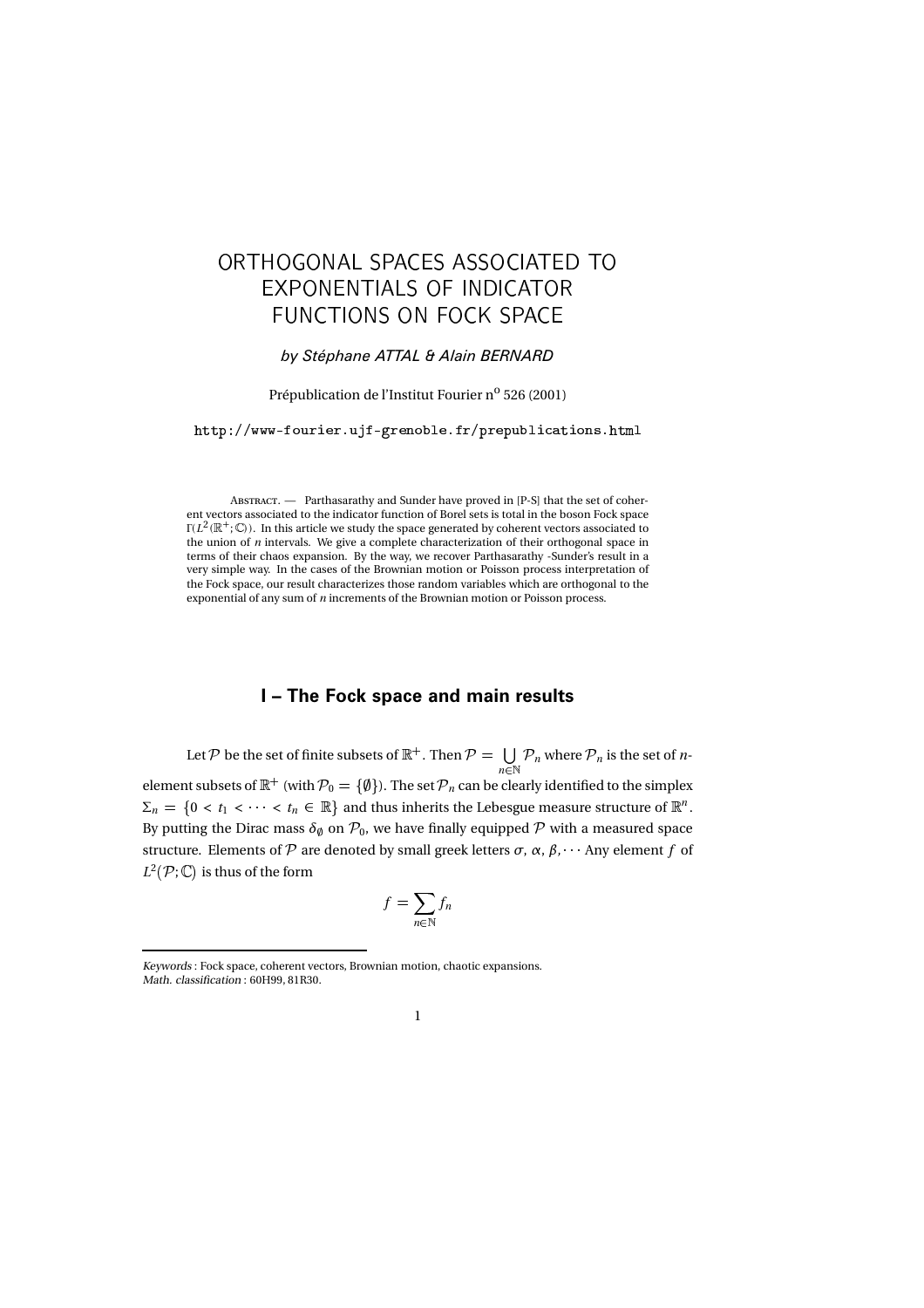with  $f_0 \in \mathbb{C}$  and  $f_n \in L^2(\Sigma_n; \mathbb{C}),\, n \geq 0$  and

$$
||f||_{L^{2}(\mathcal{P})}^{2} = |f_{0}|^{2} + \sum_{n=1}^{\infty} ||f_{n}||_{L^{2}(\Sigma_{n})}^{2}
$$
  
=  $|f_{0}|^{2} + \sum_{n=1}^{\infty} \int_{0 < t_{1} < \cdots < t_{n}} |f_{n}(t_{1},...,t_{n})|^{2} dt_{1} \cdots dt_{n}.$ 

The above expression is simply denoted, with obvious notations,

$$
||f||_{L^2(\mathcal{P})}^2 = \int_{\mathcal{P}} |f(\sigma)|^2 d\sigma.
$$

The space  $L^2(\mathcal{P})$  is denoted  $\Phi$  and called the Fock space (it is the usual symmetric, or boson, Fock space over  $L^2(\mathbb R^+)$ ).

The following lemma is very helpfull (cf. [L-P]).

 $\oint$ -. — If f is a positive (resp. integrable) measurable function on  $P \times P$ , then the function

$$
g(\sigma) = \sum_{\alpha \subset \sigma} f(\alpha, \sigma \smallsetminus \alpha)
$$

is positive (resp. integrable) measurable on  $P$  and we have

$$
\int_{\mathcal{P}} \int_{\mathcal{P}} f(\alpha, \beta) \, d\alpha d\beta = \int_{\mathcal{P}} g(\sigma) \, d\sigma \, .
$$

Particular elements of Φ will be of interest for us: the coherent (or exponential) vec*tors*: for any  $u \in L^2(\mathbb{R}^+)$  define  $\varepsilon(u)$  to be the element of  $\Phi$  defined by

$$
[\varepsilon(u)](\sigma) = \prod_{s \in \sigma} u(s) .
$$

We then have  $\|\varepsilon(u)\|_\Phi^2 = e^{\|u\|_{L^2(\mathbb{R}^+)}^2}.$  $L^2(\mathbb{R}^+)$ .

The coherent vectors are linearly independent and total in  $\Phi$ . If  $\mathcal M$  is a dense subset of  $L^2(\mathbb{R}^+)$ , it is also easy to check that  $\mathcal{E}(\mathcal{M}) = {\varepsilon(u)}$ ;  $u \in \mathcal{M}$  is total in  $\Phi$ . The open problem is to characterise all those subsets  $\mathcal{M} \subset L^2(\mathbb{R}^+)$  such that  $\mathcal{E}(\mathcal{M})$  is total in  $\Phi$ (this problem is far from being obvious even in the case where  $L^2(\mathbb{R}^+)$  is replaced by  $\mathbb{C}$ ). In [P-S], Parthasarathy and Sunder have proved that if one take  $\mathcal{M} = {\mathbb{1}_B}$ ; B is a bounded Borel subset of  $\mathbb{R}^+$  then  $\mathcal{E}(\mathcal{M})$  is total in  $\Phi$ . Note that by the continuity of the mapping  $u \mapsto \varepsilon(u)$ , it suffices to take  $\mathcal{M} = \{\mathbb{1}_B : B$  is the union of disjoint bounded intervals of  $\mathbb{R}^+$  to get the same conclusion.

In this article we consider, for all  $n \in \mathbb{N}$ , the space  $E_n$  generated by the  $\{\varepsilon(u) : u\}$ is the indicator of the union of *n* bounded intervals of  $\mathbb{R}^+$ . We first recover Parthasarathy

2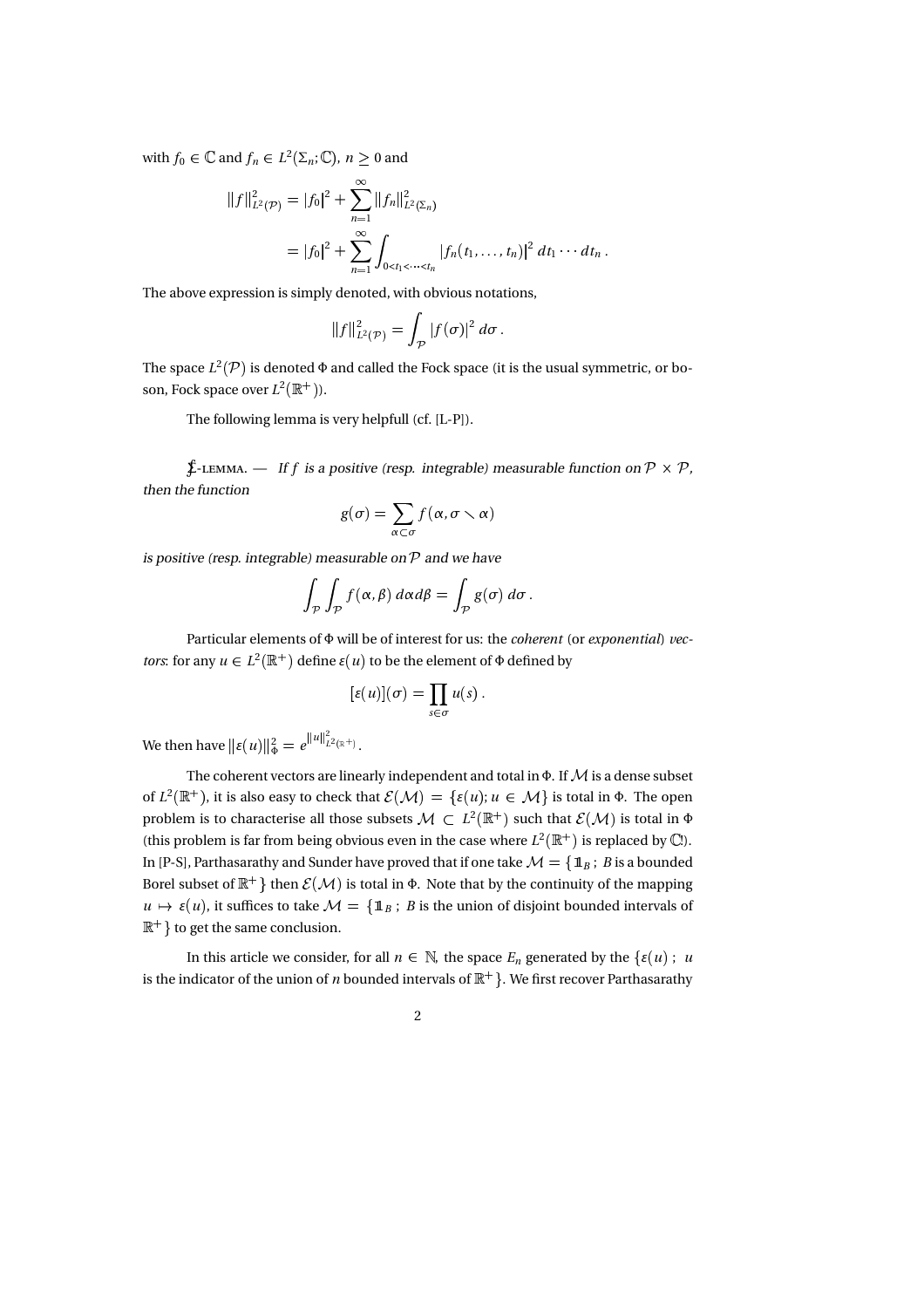-Sunder result in a much simpler way. We characterise  $E_n^{\perp}$ , the orthogonal space of  $E_n$  in Φ, completely, showing that the typical element  $f$  of  $E_n^{\perp}$  is as follows:

$$
f = \sum_{q \in \mathbb{N}} f_q \, , \text{ where } f_q \in L^2(\mathcal{P}_q), \, q \in \mathbb{N}
$$

with

- $f_0, f_1, \ldots, f_n$  null
- $f_{2n+1}, f_{2n+2}, \ldots$  can be chosen arbitrarily (modulo a small integrability condition)
- $\bullet$   $f_{n+1}, f_{n+2}, \ldots, f_{2n}$  are uniquely determined by the choice of  $f_{2n+1}, f_{2n+2}, \ldots$

# II – Probabilistic interpretations

It is interesting to note that our results have nice probabilistic interpretations in terms of the Brownian motion and Poisson process.

Let  $(\Omega, \mathcal{F}, P)$  be the Wiener space and  $(w_t)_{t \geq 0}$  be the canonical Brownian motion on Ω. It is well-known that every random variable  $f \in L^2(\Omega, \mathcal{F}, P)$  admits a unique chaotic expansion

$$
f = \mathbb{E}[f] + \sum_{q=1}^{\infty} \int_{0 < t_1 < \cdots < t_q} f_q(t_1, \ldots, t_q) \, d\omega_{t_1} \cdots d\omega_{t_q}
$$

with  $f_q \in L^2(\Sigma_q)$  for all  $q \in \mathbb{N}^*$  . We also have

$$
||f||_{L^{2}(\Omega)}^{2} = |\mathbb{E}[f]|^{2} + \sum_{q=1}^{\infty} \int_{0 < t_{1} < \cdots < t_{q}} |f(t_{1},...,t_{q})|^{2} dt_{1} \cdots dt_{q}.
$$

Thus the space  $L^2(\Omega, \mathcal{F}, P)$  canonically identifies to our Fock space  $\Phi$  (simply by identifying the coefficients  $(f_q)_{q \in \mathbb{N}}$  ; the norm is then the same in both spaces).

If *u* belongs to  $L^2(\mathbb{R}^+)$ , the element of  $L^2(\Omega, \mathcal{F}, P)$  which corresponds to  $\varepsilon(u)$  is simply the Doleans' exponential

$$
\varepsilon(u) = \exp\left(\int_0^\infty u(s) \, d\omega_s - \frac{1}{2} \int_0^\infty u(s)^2 \, ds\right).
$$

If  $u = 1\!\!1_{[s_1,t_1] \cup \cdots \cup [s_n,t_n]}$  is the indicator of the union of  $n$  bounded intervals then

$$
\varepsilon(u) = \exp(w_{t_1} - w_{s_1} + \cdots + w_{t_n} - w_{s_n}) \exp\big(-\frac{1}{2}(t_1 - s_1 + \cdots + t_n - s_n)\big).
$$

Thus our space  $E_n$  is exactly the space of random variables generated by exponentials of the sum of n increments of the Brownian motion.

3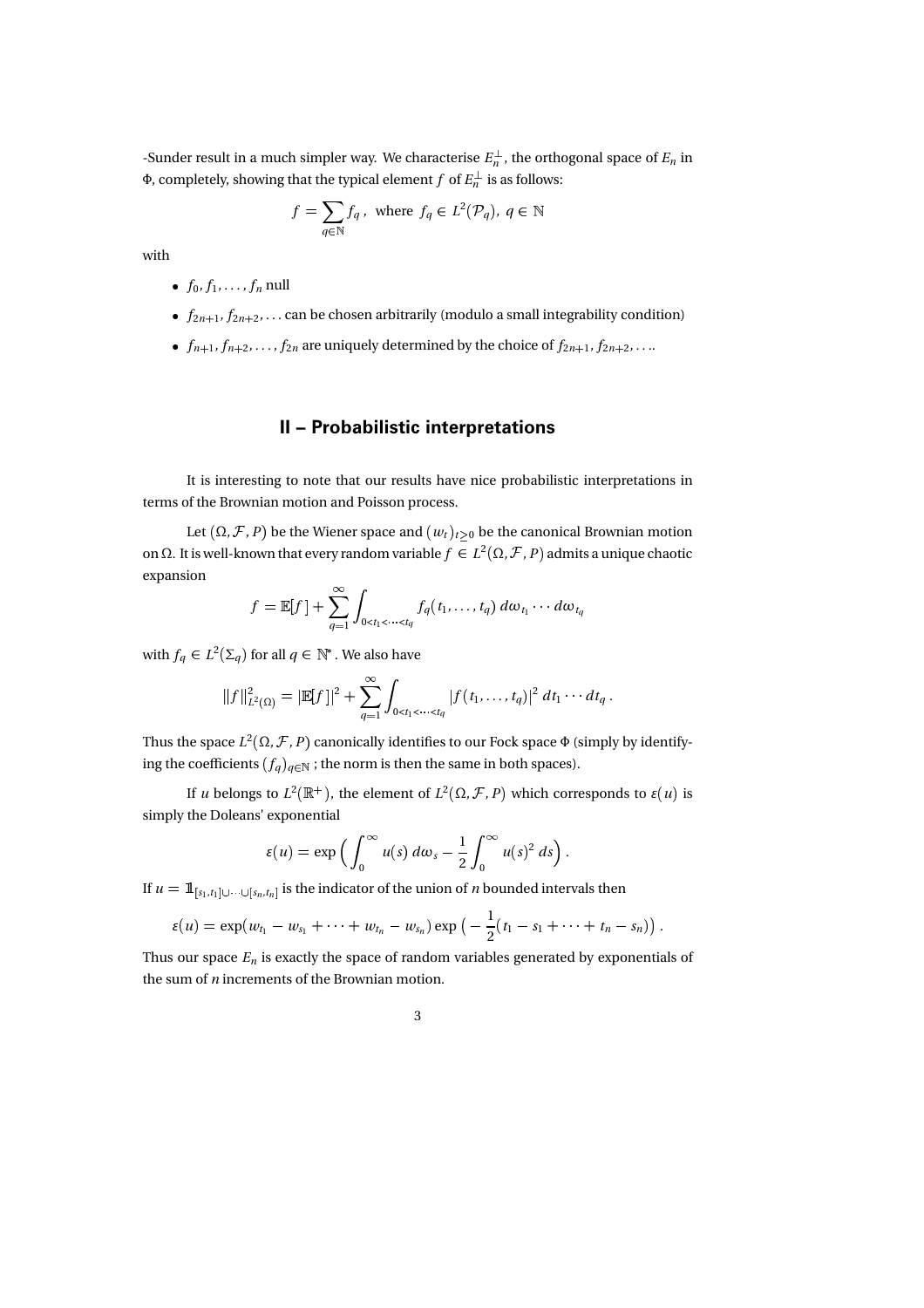What we have said for the Brownian motion, also holds for the compensated Poisson process  $X_t = N_t - t$ ,  $t \in \mathbb{R}^+$ , on its canonical space. In this context, we have

$$
\varepsilon(u) = e^{\int_0^\infty u(s) dX_s} \prod_s (1 + u(s) \Delta X_s) e^{-u(s) \Delta X_s}
$$
  
=  $e^{\int_s^\infty u(s) \Delta N_s - \int_0^\infty u(s) ds - \sum_s u(s) \Delta N_s} \prod_s (1 + u(s) \Delta N_s)$   
=  $e^{-\int_0^\infty u(s) ds} \prod_s (1 + u(s) \Delta N_s).$ 

In the case where  $u = \mathbb{1}_B$  this gives, where  $\lambda$  denotes the Lebesgue measure,

$$
\varepsilon(u) = e^{-\lambda(B)} \prod_{s \in B} (1 + \Delta N_s)
$$
  
=  $e^{-\lambda(B)} \prod_{\substack{s \in B; \\ \Delta N_s \neq 0}} 2$   
=  $e^{-\lambda(B)} 2^{\# \{ s \in B; \Delta N_s \neq 0 \}}$ 

thus

$$
\varepsilon\big(\mathbb{1}_{[s_1,t_1]\cup\cdots\cup[s_n,t_n]}\big) = e^{-(t_1-s_1+\cdots+t_n-s_n)}2^{N_{t_1}-N_{s_1}+\cdots+N_{t_n}-N_{s_n}}.
$$

Thus, in this case, our space  $E_n$  is the space generated by the exponentials of sums of n increments of the Poisson process (times ln 2).

# III – A simple proof of Parthasarathy -Sunder's result

We come back to the general setting of the Fock space Φ. For any  $f \in \Phi$  we put for all  $t \in \mathbb{R}^+$ , all  $\sigma \in \mathcal{P}$ ,

$$
[D_tf](\sigma)=f(\sigma\cup\{t\})1\!\!1_{\sigma\subset [0,t[}.
$$

It is easy to check by the Σ-lemma (cf. [Att]) that

$$
\int_0^\infty \int_{\mathcal{P}} |[D_t f](\sigma)|^2\,d\sigma\,dt = \|f\|_\Phi^2 - |f(\emptyset)|^2 < \infty\,.
$$

Thus  $D_t f$  is a well-defined element of  $\Phi$ , for almost all t. Furthermore, for all  $g \in \Phi$  we have (same reference as above)

$$
\langle f, g \rangle = \overline{f(\emptyset)}g(\emptyset) + \int_0^\infty \langle D_t f, D_t g \rangle dt.
$$

Finally note that

$$
D_t \varepsilon(u) = u(t) \varepsilon(u \mathbf{1}_{[0,t]})
$$

$$
^{4}
$$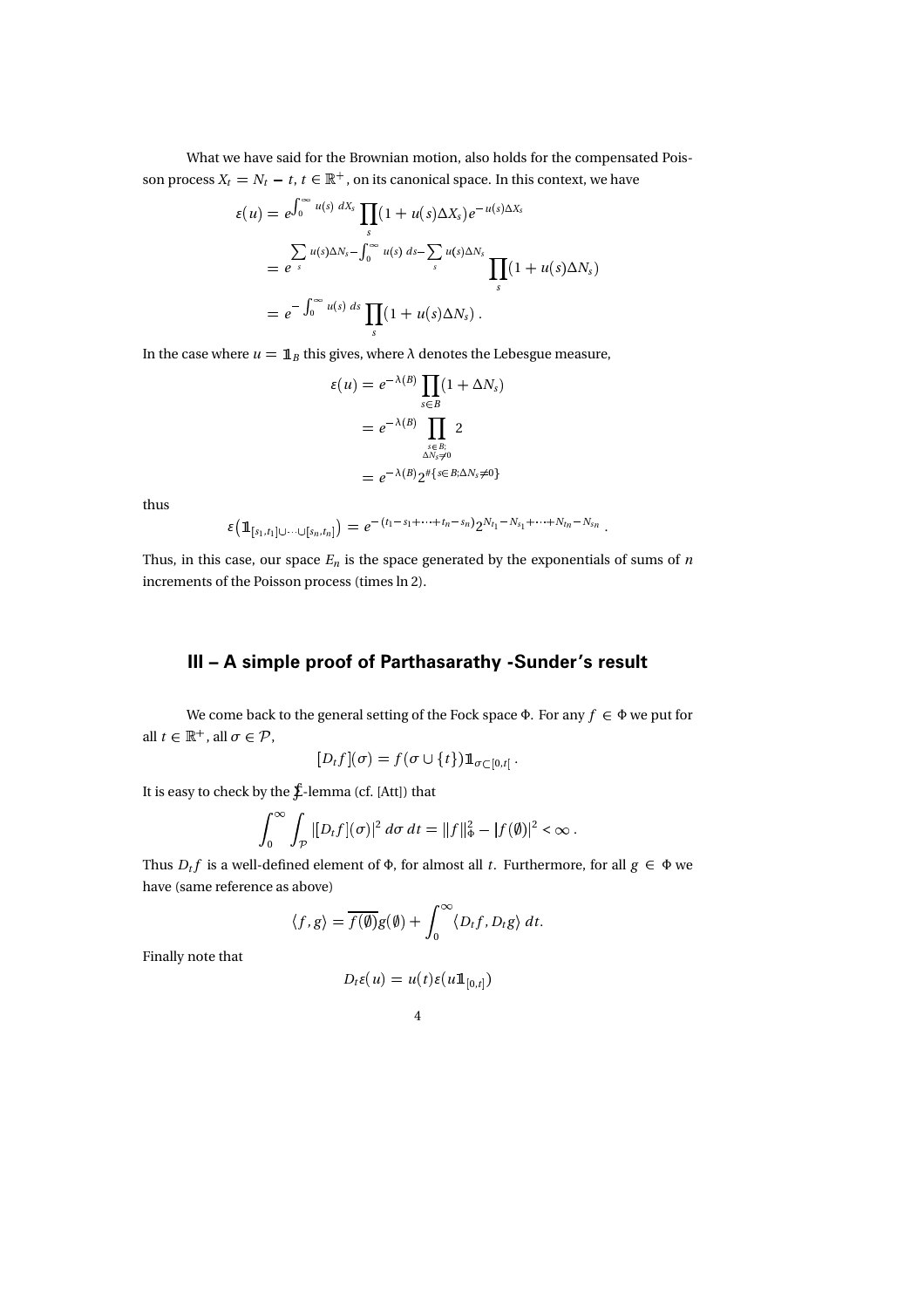for a.a. t.

Let  $n \in \mathbb{N}$  be fixed. Define  $E_n$  to be the subspace of finite linear combinations of  $\varepsilon(u)$ , with

$$
\mu=\mathbb{1}_{[s_1,t_1]\cup\cdots\cup[s_n,t_n]}
$$

for  $s_1 < t_1 < s_2 < t_2 < \cdots < s_n < t_n \in \mathbb{R}^+$ .

Let  $E_n^{\perp}$  be the orthogonal space of  $E_n$  in  $\Phi$ . As  $\varepsilon(0) = \delta_{\emptyset}$ , we clearly have  $E_0 =$  $L^2(\mathcal{P}_0)=\mathbb{C}\delta_{\emptyset}$  and  $E_0^{\perp}=\{f\in\Phi\,;\,f(\emptyset)=0\}.$ 

Note that  $E_n \subset E_m$  and  $E_m^{\perp} \subset E_n^{\perp}$  for all  $n \leq m$ .

P 1. — If f belongs to  $E_n^{\perp}$  for some  $n \geq 1$ , then  $D_t f$  belongs to  $E_{n-1}^{\perp}$ for almost all t.

*Proof.* — If f belongs to  $E_n^{\perp}$  then f belongs to  $E_0^{\perp}$  and thus  $f(\emptyset) = 0$ . Now, we have, for all  $s_1 \leq t_1 \leq \cdots \leq s_n \leq t_n$ 

$$
0 = \langle f, \varepsilon(\mathbb{1}_{[s_1, t_1]\cup\cdots\cup[s_n, t_n]}) \rangle
$$
  
= 
$$
\sum_{i=1}^n \int_{s_i}^{t_i} \langle D_t f, \varepsilon(\mathbb{1}_{[s_1, t_1]\cup\cdots\cup[s_i, t]}) \rangle dt.
$$

Deriving with respect to  $t_n$  at  $t_n = t$  gives the following: for all  $s_1 \leq t_1 \leq \cdots \leq s_n$ , for almost all  $t \geq s_n$ 

$$
\langle D_t f, \varepsilon(\mathop{1\mskip-4mu{\rm l}}_{[s_1,t_1]\cup\cdots\cup[s_n,t]})\rangle=0\,.
$$

The above expression is continuous in  $s_1, t_1, \ldots, s_n$ , thus we have: for almost all t, for all  $s_1 \leq t_1 \leq \cdots \leq s_n \leq t$ 

$$
\langle D_t f, \varepsilon(\mathop{1\mskip-4mu{\rm l}}_{[s_1,t_1]\cup\cdots\cup[s_n,t]})\rangle=0\,.
$$

Taking  $s_n = t$  we get

$$
\langle D_t f, \varepsilon(\mathop{1\mskip-4mu{\rm\textit{l}}}_{[s_1,t_1]\cup\cdots\cup[s_{n-1},t_{n-1}]})\rangle=0\,.
$$

Now, if  $s_1 \leq t_1 \leq \cdots \leq s_{n-1} \leq t_{n-1}$  and  $t \in [s_i, t_i]$  we have

$$
\langle D_t f, \varepsilon (\mathbb{1}_{[s_1,t_1]\cup\cdots\cup[s_{n-1},t_{n-1}]}) \rangle = \langle D_t f, \varepsilon (\mathbb{1}_{[s_1,t_1]\cup\cdots\cup[s_i,t]}) \rangle
$$
  
= 
$$
\lim_{t_i \to t \atop t_i > t} \langle D_t f, \varepsilon (\mathbb{1}_{[s_1,t_1]\cup\cdots\cup[s_i,t_i]}) \rangle
$$
  
= 0.

Finally, if  $t \in [t_i, s_{i+1}]$ , we have

$$
\langle D_t f, \varepsilon (\mathbb{1}_{[s_1,t_1]\cup\cdots\cup[s_{n-1},t_{n-1}]})\rangle = \langle D_t f, \varepsilon (\mathbb{1}_{[s_1,t_1]\cup\cdots\cup[s_i,t_i]})\rangle = 0.
$$

We thus have an easy proof of Parthasarathy -Sunder's result.

5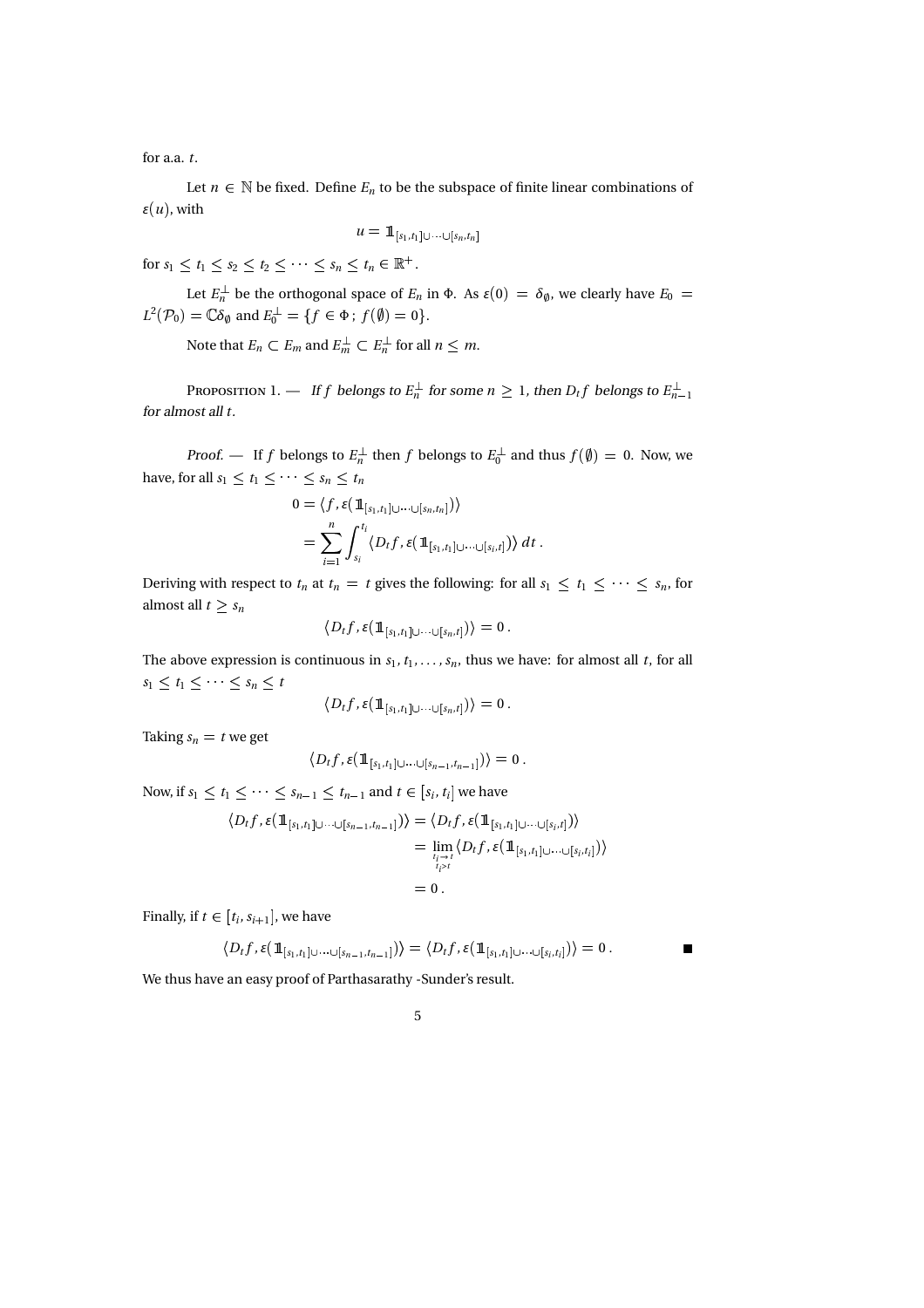T 1. — The space  $\bigcup_n E_n$  is dense in  $\Phi$ .

*Proof.* — If f belongs to  $\bigcap E_n^{\perp}$ ,  $f(\emptyset) = 0$  and  $D_t f$  belongs to  $\bigcap E_n^{\perp}$  for almost all t. Thus  $[D_t f](\emptyset) = 0$  but  $[D_t f](\emptyset)$  is equal to  $f({t})$ . Thus the first chaos of  $f$  vanishes.

Furthermore,  $D_s D_t t$  belongs to  $\int |E_n^{\perp} \rangle$  for almost all  $(s, t)$  and thus  $f(\lbrace s, t \rbrace) =$  $[D_s D_t](\emptyset) = 0$  for almost all  $(s, t)$ . And so on, by induction we get  $f(\sigma) = 0$  for a.a.  $\sigma \in \mathcal{P}$ .

# IV – A characterization of  $E_n^\perp$

IV.1. Introduction.

For any  $f = \sum_{a} f_q$  belonging to  $\Phi$  we write  $f_{q} = f_1 + \cdots + f_q$ ,  $f_{[q]} = f_q + f_{q+1} + \cdots$ , q etc. The space  $\Phi^{[q]}$  is the space  $L^2(\mathcal{P}_q)$ , the space  $\Phi^{q]}$  is  $L^2\big(\,\bigcup\,\mathcal{P}_i\big)$  a q  $\bigcup_{i=0}^{j} \mathcal{P}_i$  and  $\Phi^{[q]}$  is  $L^2 \Big( \bigcup_{i=q} \mathcal{P}_i \Big)$ .

The characterization we are going to prove implies that the space  $\{h \in \Phi^{\geq n+1};\$ there exists  $f \in E_n^{\perp}$  with  $f_{[2n+1]} = h$  is *dense* in  $\Phi^{[2n+1]}$  and that, given any such h there exists a *unique*  $f \in E_n^{\perp}$  such that  $f_{[2n+1]} = h$ . Furthermore, we will make explicit the so announced bijection between this dense subspace and  $E_n^\perp.$ 

#### IV.2. The enlarged Fock space.

In order to state our result we need to introduce a family  $(A_q)_{q\in\mathbb{N}}$  of projectors and this will be easier on an enlargement of the Fock space. Let  $\widetilde{\Phi}$  be defined by

$$
\widetilde{\Phi} = \{ \text{measurable functions } f \text{ on } \mathcal{P} \text{ such that, for all } N \ge 1, \text{ all } T \ge 0, \}
$$

$$
\int_{\mathcal{P}} N^{\# \sigma} |f(\sigma)| 1\!\!1_{\sigma \subset [0,T]} \, d\sigma < \infty \bigr\} \ .
$$

The following remarks and notations will be of constant use in the sequel:

Remark 1. — Let  $q \in \mathbb{N}$ . For each  $f \in \widetilde{\Phi}$ , the vectors  $f_q$ ,  $f_{q}$  and  $f_{[q]}$  are in  $\widetilde{\Phi}$ (obvious).

*Notation.* — For each  $q \in \mathbb{N}$ , let  $\widetilde{\Phi}^{[q]}, \widetilde{\Phi}^{[q]}, \widetilde{\Phi}^{q]}$  be defined in the obvious way, in the same way as the corresponding definitions for Φ.

## 6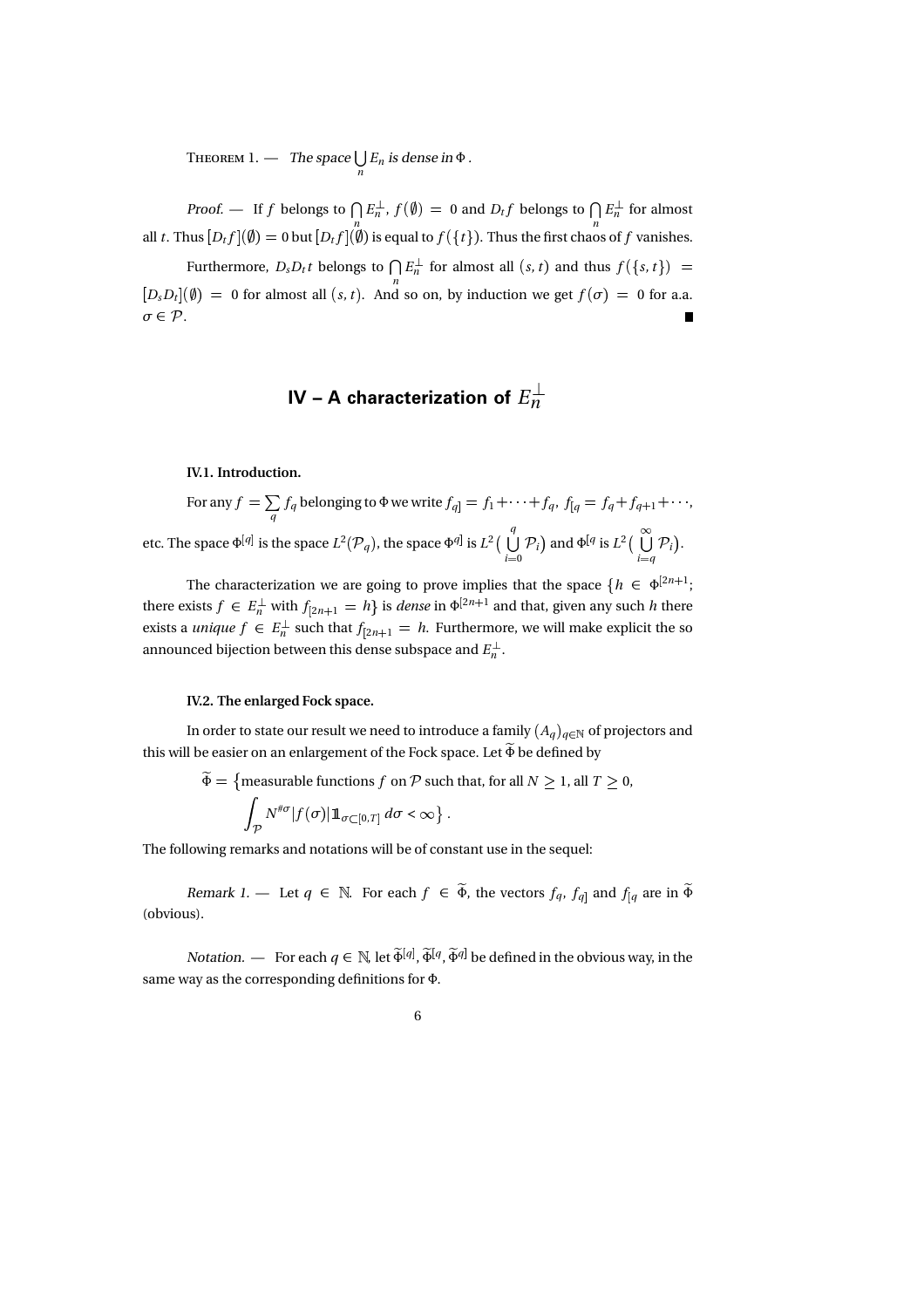Remark 2. — The space  $\Phi$  is a subspace of  $\tilde{\Phi}$  (left to the reader).

Remark 3. — For any  $f \in \widetilde{\Phi}$  and any  $t \in \mathbb{R}^+$ , we put

 $[\nabla_t f](\sigma) = f(\sigma \cup \{t\}).$ 

Then  $\nabla_t f$  belongs to  $\widetilde{\Phi}$  for almost all  $t.$  Indeed, take  $N\geq 1$  and  $T\geq 0,$  for any  $S\leq T$  we have

$$
\int_0^S \int_{\mathcal{P}} |[\nabla_t f](\sigma)| \mathbb{1}_{\sigma \subset [0,T]} N^{\# \sigma} d\sigma dt \le \int_0^S \int_{\mathcal{P}} |f(\sigma \cup \{t\})| \mathbb{1}_{\sigma \cup \{t\} \subset [0,S]} N^{\# \sigma \cup \{t\}} d\sigma dt
$$

$$
= \int_{\mathcal{P}} (\# \beta) |f(\beta)| \mathbb{1}_{\beta \subset [0,S]} N^{\# \beta} d\beta \text{ (by the $\mathbf{\mathring{f}}$-lemma)}
$$

which is finite for  $\#\beta N^{\#\beta}\leq (N+1)^{\#\beta}.$ 

Remark 4. — If f belongs to  $\Phi$ , if B is a bounded Borel set in  $\mathbb{R}^+$ , then  $f\epsilon(\mathbb{1}_\beta)$ is integrable on  $\mathcal P$  . Indeed, take  $T\,\in\,\mathbb R^+$  such that  $\beta\,\subset\,[0,T],$  then  $|f(\sigma)\varepsilon({1\!\!1}_\beta)(\sigma)|\,=\,$  $|f(\sigma)| 1\!\!1_{\sigma\subset\beta}\leq |f(\sigma)| 1\!\!1_{\sigma\subset [0,T]}$  which is integrable.

Notation. — If f belongs to  $\widetilde{\Phi}$  and if β is a bounded Borel set in  $\mathbb{R}^+$ , we write  $\langle f, \varepsilon(\mathop{\mathrm{\boldsymbol{1}}}\nolimits_\beta)\rangle$  for

$$
\int f(\alpha) 1\!\!1_{\alpha \subset B} d\alpha.
$$

### IV.3. The characterising projectors.

For  $\sigma \in \mathcal{P}_q$ , we write  $\sigma_1, \sigma_2, \ldots, \sigma_q$  the elements of  $\sigma$ , arranged in the increasing order.

If  $\#\sigma = 2p$ , we write  $[\sigma]$  for union of *n* intervals

$$
[\sigma_1,\sigma_2]\cup\cdots\cup[\sigma_{2p-1},\sigma_{2p}]\,;
$$

if  $\#\sigma = 2p + 1$ , then  $[\sigma]$  denotes the union of intervals

$$
[\sigma_1,\sigma_2]\cup\cdots\cup[\sigma_{2p-1},\sigma_{2p}]\,.
$$

In any case, we write  $\varepsilon_{[\sigma]}$  for  $\varepsilon(\mathbb{1}_{[\sigma]}).$  Note that if # $\sigma$  is odd the  $\varepsilon_{[\sigma]}$  does not depend on max  $\sigma$ .

For any  $\sigma \in \mathcal{P}$ , we write  $\nabla_{\sigma}$  for  $\nabla_{\sigma_1} \cdots \nabla_{\sigma_{\#\sigma}}$ , and  $\nabla_{\emptyset} = I$ . Note that for all s, t,  $\nabla_s \nabla_t = \nabla_t \nabla_s.$ 

L 3. — Let 
$$
f \in \tilde{\Phi}
$$
, then Af defined on P by  
\n
$$
[Af](\sigma) = \langle \nabla_{\sigma} f, \varepsilon_{[\sigma]} \rangle
$$

7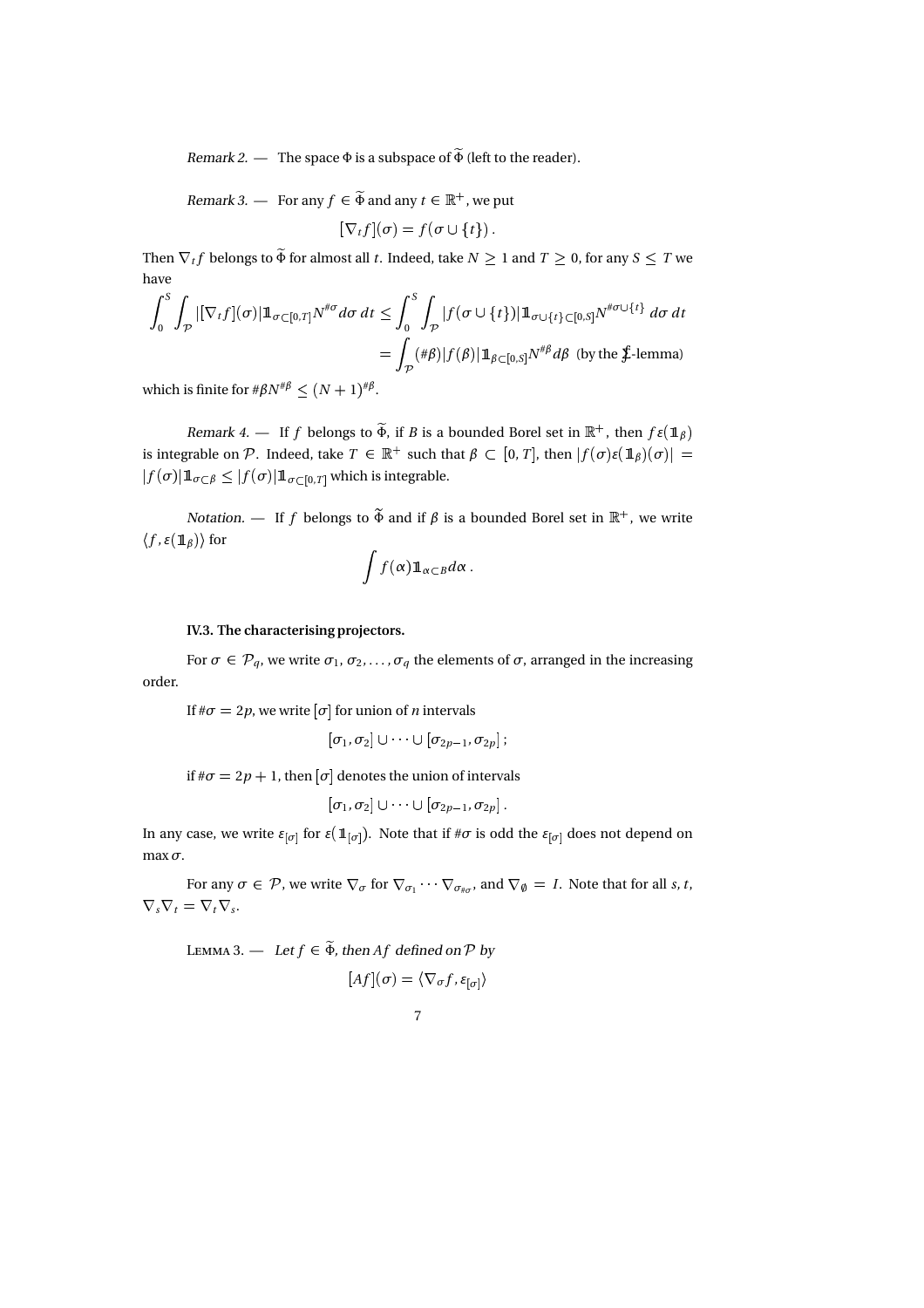belongs to Φ-

*Proof.* — Let  $N \geq 1$  and  $T \geq 0$  be fixed. Write

$$
\varphi(\alpha,\sigma)=f(\alpha\cup\sigma)\mathbb{1}_{\alpha\subset[\sigma]}\mathbb{1}_{\sigma\subset[0,T]}N^{\text{H}\sigma}
$$

defined on  $\mathcal{P} \times \mathcal{P}$ . Then  $\varphi$  is measurable and satisfies

$$
\int_{\mathcal{P}\times\mathcal{P}}|\varphi(\alpha,\sigma)|\,d\alpha\,d\sigma\leq \int_{\mathcal{P}\times\mathcal{P}}|f(\alpha\cup\sigma)|1\!\!1_{\alpha\cup\sigma\subset[0,T]}N^{\#(\alpha\cup\sigma)}\,d\alpha\,d\sigma
$$

$$
=\int_{\mathcal{P}}2^{\# \beta}|1\!\!1_{\beta\subset[0,T]}N^{\# \beta}\,d\beta<\infty\,.
$$

Thus, by Fubini's theorem, we have that the mapping

$$
\sigma \mapsto \int_{\mathcal{P}} \varphi(\alpha, \sigma) \, d\alpha = \langle \nabla_{\sigma} f, \varepsilon_{[\sigma]} \rangle \mathbb{1}_{\sigma \subset [0, T]} \mathbb{N}^{\#\sigma}
$$

is measurable and integrable on  $P$ .

.

For any  $q \in \mathbb{N}$ , we define  $A_q$  as the operator from  $\widetilde{\Phi}$  to  $\widetilde{\Phi}$  such that

$$
[A_q f](\sigma) = [Af](\sigma) \mathbf{1}_{\#\sigma = q}.
$$

P 4. — Let  $q \in \mathbb{N}$ . The operator  $A_q$  is a projector from  $\tilde{\Phi}$  onto  $\tilde{\Phi}^{[q]}$ . Moreover  $A_qA_r = 0$  if  $r < q$ . If  $q = 0$  then  $A_qf = f_0$ . If  $q = 1$  then  $A_qf = f_1$ . If  $q = 2p + 1$ then

$$
[A_{2p+1}f](\{\sigma_1,\ldots,\sigma_{2p+1}\}) = [A_{2p}D_{\sigma_{2p+1}}f](\{\sigma_1,\ldots,\sigma_{2p}\}),
$$

for a.a.  $\sigma = {\sigma_1, \ldots, \sigma_{2p+1}}$ .

Proof. — All these results are simple verifications from the definitions.

P 5. — Let  $p \in \mathbb{N}$  and  $f \in \widetilde{\Phi}$ , then the mapping  $(\sigma_1,\sigma_2,\ldots,\sigma_{2p}) \longmapsto \langle f, \varepsilon(1\!\!1_{[\sigma_1,\sigma_2]\cup\cdots\cup[\sigma_{2p-1},\sigma_{2p}]})\rangle$ 

admits a.e. on  $\Sigma_{2p}$  a  $\frac{\partial^{2p}}{\partial q_1}$  $\frac{\partial}{\partial \sigma_1 \cdots \partial \sigma_{2p}}$  derivative and one has

$$
[A_{2p}f](\sigma) = (-1)^p \frac{\partial^{2p}}{\partial \sigma_1 \cdots \partial \sigma_{2p}} \langle f, \varepsilon_{[\sigma]}\rangle 1\!\!1_{\#\sigma=2p} \text{ a.e. on } \mathcal{P},
$$

and

$$
[A_{2p+1}f](\sigma) = (-1)^p \frac{\partial^{2p}}{\partial \sigma_1 \cdots \partial \sigma_{2p}} \langle \nabla_{\sigma_{2p+1}} f, \varepsilon_{[\sigma]} \rangle 1\!\!1_{\#\sigma=2p+1} \text{ a.e. on } \mathcal{P}.
$$

The above proposition is an easy consequence of the following lemma, which will be of constant use in the sequel.

$$
8 \\
$$

 $\blacksquare$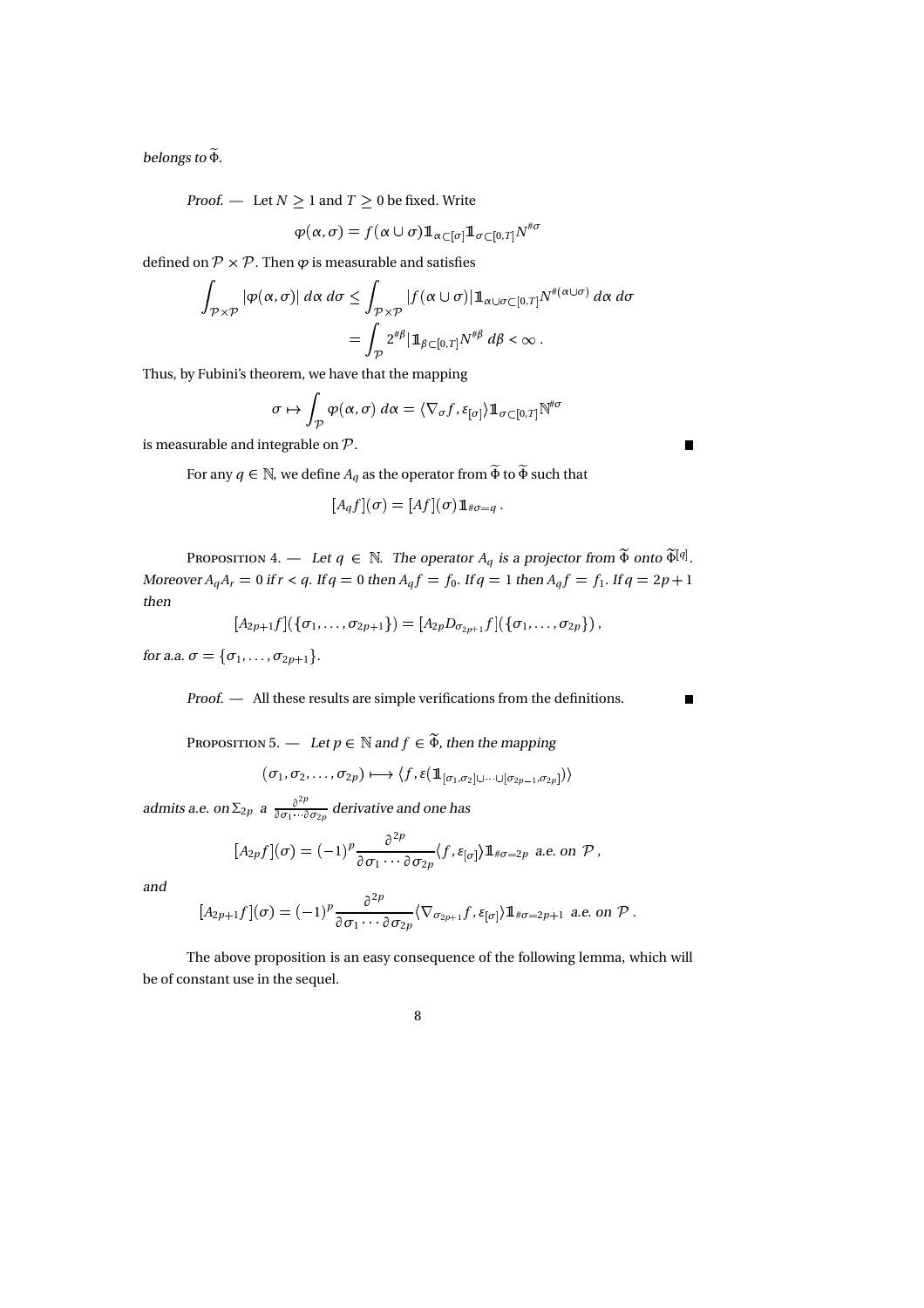Lemma 6. — Let  $f \in \widetilde{\Phi}$ , let  $B_1$ ,  $B_2$  be two bounded Borel sets of  $\mathbb{R}^+$ . Let  $[a, b]$  be an interval of  $\mathbb{R}^+$  with

 $\max B_1 < a < b < \min B_2$ .

Then

- i) the mapping  $(s,t)\mapsto \langle f, \varepsilon({1\!\!1}_{B_1\cup[s,t]\cup B_2})\rangle$  is continuous on  $[a,b]\times[a,b]$  ;
- ii) the mapping  $(s, t) \mapsto \langle f, \varepsilon(\mathbb{1}_{B_1 \cup [s,t] \cup B_2}) \rangle$  is derivable in s and  $t \in ]a, b[$  with derivatives given by

$$
\frac{\partial}{\partial t} \langle f, \varepsilon (\mathbb{1}_{B_1 \cup [s,t] \cup B_2}) \rangle = \langle \nabla_t f, \varepsilon (\mathbb{1}_{B_1 \cup [s,t] \cup B_2}) \rangle \text{ a.e.}
$$
  

$$
\frac{\partial}{\partial s} \langle f, \varepsilon (\mathbb{1}_{B_1 \cup [s,t] \cup B_2}) \rangle = \langle \nabla_s f, \varepsilon (\mathbb{1}_{B_1 \cup [s,t] \cup B_2}) \rangle \text{ a.e.}.
$$

Proof.

i) comes from Lebesgue's theorem:

when  $(s_n, t_n)$  tends to  $(s, t)$ , then  $f(\sigma) 1\!\!1_{\sigma \subset B_1 \cup [s_n, t_n] \cup B_2}$  tends to  $f(\sigma) 1\!\!1_{\sigma \subset B_1 \cup [s, t] \cup B_2}$  a.e. on  ${\cal P}$  and  $|f(\sigma)| 1\!\!1_{\sigma\subset B_1\cup[s_n,t_n]\cup B_2}$  is dominated by  $|f(\sigma)| 1\!\!1_{\sigma\subset[0,T]}$  (where  $T$  satisfies  $T\geq$ max  $B_2$ ) which is integrable.

 $ii)$  Let us prove the formula for  $t$ :

we have

$$
\int_{s}^{t} \langle \nabla_{x} f, \varepsilon (\mathbb{1}_{\sigma \subset B_{1} \cup [s,x] \cup B_{2}}) \rangle dx = \int_{s}^{t} \int_{\mathcal{P}} f(\sigma \cup \{x\}) \mathbb{1}_{\sigma \subset B_{1} \cup [s,x] \cup B_{2}} d\sigma dx
$$
  
\n
$$
= \int_{\mathcal{P}} f(\beta) \mathbb{1}_{\beta \subset B_{1} \cup [s,t] \cup B_{2}} \mathbb{1}_{\#(\beta \cap [s,t]) \ge 1} d\beta
$$
  
\n
$$
= \int f(\beta) \mathbb{1}_{\beta \subset B_{1} \cup [s,t] \cup B_{2}} d\beta - \int f(\beta) \mathbb{1}_{\beta \subset B_{1} \cup B_{2}} d\beta
$$
  
\n
$$
= \langle f, \varepsilon (\mathbb{1}_{B_{1} \cup [s,t] \cup B_{2}}) \rangle - \langle f, \varepsilon (\mathbb{1}_{B_{1} \cup B_{2}}) \rangle
$$

which gives the desired formula.

For  $n \in \mathbb{N}$ , let us define

$$
B_n = I - (I - A_0)(I - A_1) \cdots (I - A_{2n}).
$$

P 7. — The operator  $B_n$  is a projector from  $\tilde{\Phi}$  onto  $\tilde{\Phi}^{2n}$ .

Proof. — The fact that  $B_n$  is a projector comes immediately from  $A_q^2 = A_q$  and  $A_s A_r = 0$  for  $r < q$ . As each  $A_q$ , for  $q \leq n$ , has its range included in  $\widetilde{\Phi}^{2n}$ , the same holds for  $B_n$ . To show that  $B_n$  is onto, just notice that if  $f \in \widetilde{\Phi}^{[q]}$  for some  $q \leq 2n$ , then  $(I-A_0)(I-A_1)\cdots (I-A_{2n})f=(I-A_0)\cdots (I-A_q)f=0$  and thus  $B_nf=f$ .

9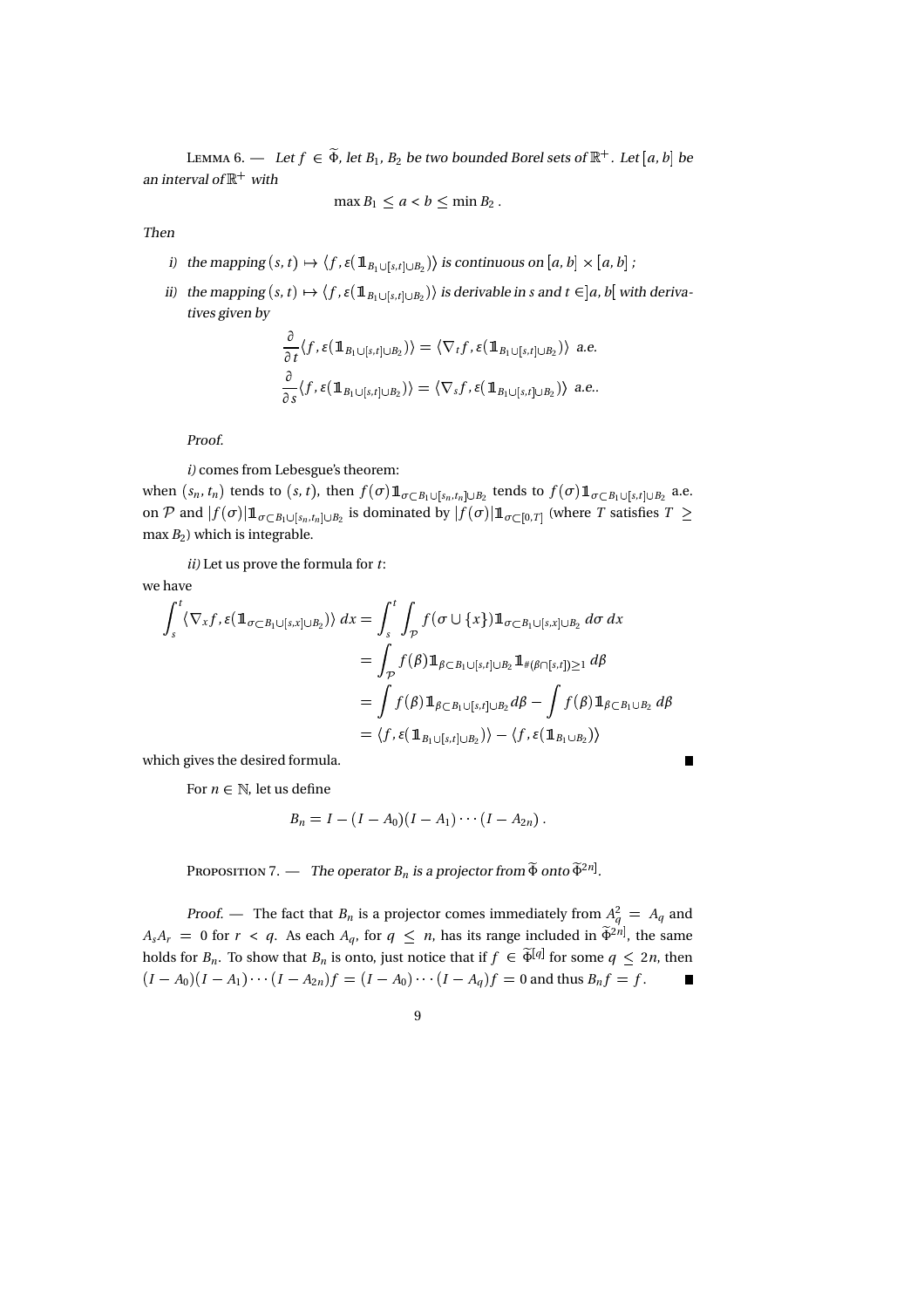Let  $\mathcal{B}_n$  be the set of  $f \in \Phi$  such that  $B_n f$  belongs to  $\Phi$ .

P a.  $-$  The space  $\mathcal{B}_n$  is dense in  $\Phi$ .

Proof. — Let  $\Phi_{0,0}$  be  $\{f \in \Phi : \exists k \geq 1 \text{ and } \tau \geq 0 \text{ with } k \leq k \}$ 

$$
f(\sigma) = f(\sigma) 1\!\!1_{\#\sigma=k} 1\!\!1_{\sigma \subset [0,T]}\}.
$$

Then  $\Phi_{0,0}$  is dense in  $\Phi$  and is contained in  $\mathcal{B}_n$  (for  $A_q f \in \Phi_{0,0}$  for all  $q \in \mathbb{N}$  and all  $f \in \Phi_{0,0}$ ).

Remark. — The above proof also implies that  $\mathcal{B}_n \cap \Phi^{\lfloor 2n+1 \rfloor}$  is dense in  $\Phi^{\lfloor 2n+1 \rfloor}$ .

## IV.4. Characterization of  $E_n^{\perp}$ .

We finally come to our characterization.

Theorem 8. — Let  $n \in \mathbb{N}$ . Let  $f \in \Phi$ . The following assertions are equivalent.

- i)  $f \in E_n^{\perp}$ .
- ii)  $A_q f = 0$  for all  $q \le 2n$ .
- iii)  $B_nf = 0$ .
- iv) There exists  $h \in \Phi$  such that

$$
f=(I-A_0)(I-A_1)\cdots (I-A_{2n})h.
$$

v)  $f_{[2n+1]} \in \mathcal{B}_n$  and  $f_{2n]} = -B_n f_{[2n+1]}$ .

Proof of Theorem 8.

 $ii) \Rightarrow iii$ ) is obvious since  $A_q f = 0$  for each  $q \leq 2n$  implies  $(I - A_0)(I - A_1) \cdots (I A_{2n}$ )  $f = f$ .

 $iii) \Rightarrow iv$ ) comes from the fact that  $B_n$  is a projector.

 $iv \Rightarrow ii$ ) comes from  $A_qA_r = 0$  if  $r < q$  and  $A_q^2 = A_q$ .

 $\nu$ )  $\Leftrightarrow$  iv) since iv) is equivalent,by definition of  $B_n$ , to " $\exists h \in B_n$ ;  $f = (I - B_n)h$ ", and since  $B_n$  projects  $\mathcal{B}_n$  onto  $\Phi^{2n}$ .

We are just left to prove  $i) \Rightarrow ii$ .

The case  $n = 0$  is obvious. So by induction our result is equivalent to proving

 $f \in E_n^{\perp} \Longleftrightarrow f \in E_{n-1}^{\perp}$ ,  $A_{2n}f = 0$ ,  $A_{2n-1}f = 0$ ,

$$
10\quad
$$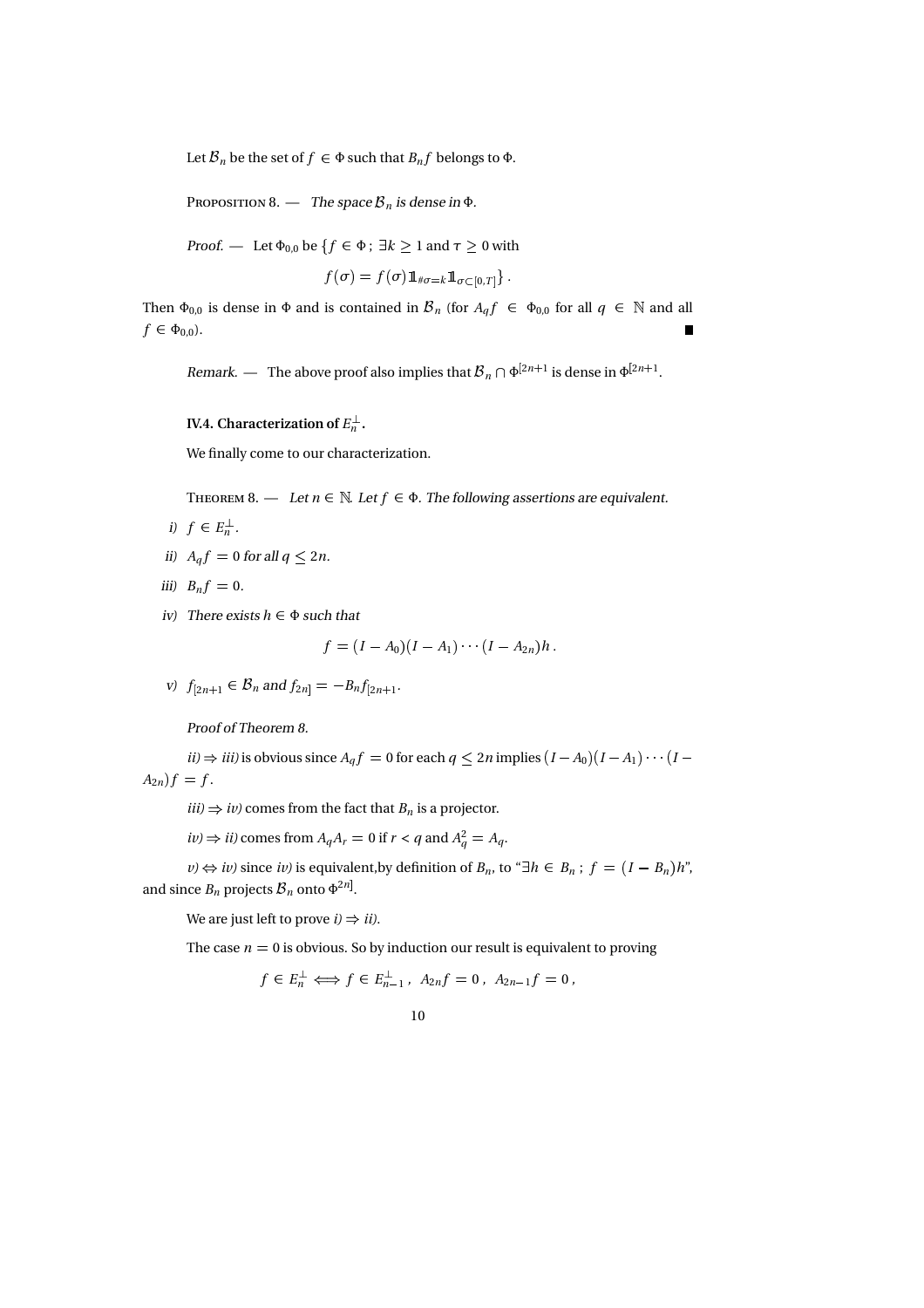knowing that  $f\in E_p^{\perp}\Longleftrightarrow f\in E_{p-1}^{\perp}$  ,  $\ A_{2p}f=0$  ,  $\ A_{2p-1}f=0$  for each  $p< n$ .

 $\Rightarrow$  : Take  $f \in E_n^{\perp}$ . Of course f belongs to  $E_{n-1}^{\perp}$ . By Proposition 1, we know that  $D_t f \in E_{n-1}^{\perp}$  for almost all  $t \in \mathbb{R}^+$ . Thus by induction hypothesis  $A_{2n-2}D_t f = 0$ . This exactly means  $[A_{2n-1} f](\sigma) = 0$ , a.e. on  ${\mathcal P}$ , i.e.  $A_{2n-1} f = 0$ . We are left to prove  $A_{2n} f = 0$ , nnnn *i.e.*  $\langle \nabla_{\sigma} f, \varepsilon_{[\sigma]} \rangle = 0$  for almost all  $\sigma$  such that  $\#\sigma = 2n$ . This comes immediately from  $\langle f, \varepsilon_{[\sigma]}\rangle = 0$  (since  $f \in E_n^{\perp}$ ) and  $\langle \nabla_{\sigma} f, \varepsilon_{[\sigma]}\rangle = (-1)^n \frac{\partial^{2n}}{\partial \sigma_1 \cdot \partial \sigma_2}$  $\frac{\partial^{2n}}{\partial \sigma_1 \cdot \partial \sigma_{2n}} \langle f, \varepsilon_{[\sigma]} \rangle$  a.e. on  $\mathcal{P}_{2n}$ .

 $\Leftarrow$  : Take  $f \in E_{n-1}^{\perp}$ , with  $A_{2n}f = 0$  and  $A_{2n-1}f = 0$ . We want to prove  $\langle f, \varepsilon_{[\sigma]}\rangle = 0$ for every  $\sigma$  such that  $\#\sigma = 2n$ . By a continuity argument it is enough to do it a.e. This will come step by step as follows.

*First step*: From  $A_{2n}f = 0$ , i.e.  $\langle \nabla_{\sigma} f, \varepsilon_{|\sigma|} \rangle = 0$  a.e. we deduce, by Lemma 6, that  $\langle\nabla_{\sigma_1\cdots\sigma_{2n-1}}f, \epsilon_{[\sigma]}\rangle$  does not depend on  $\sigma_{2n}$  and is equal (making  $\sigma_{2n}$  tend to  $\sigma_{2n-1}$ ) to  $\langle\nabla_{\sigma_1\cdots\sigma_{2n-1}}f, \epsilon_{[\sigma^{2n-1,2n}]}\rangle$ , where  $\sigma^{2n-1,2n} = \sigma \smallsetminus \{\sigma_{2n-1}, \sigma_{2n}\}.$  But this last equality is  $[A_{2n-1}f](\sigma_1,\ldots,\sigma_{2n-1})$  which is null by hypothesis. We have proved that

$$
\langle \nabla_{\sigma_1 \cdots \sigma_{2n-1}} f, \varepsilon_{[\sigma]} \rangle = 0 \text{ a.e. on } \mathcal{P}_{2n} .
$$

*General step*: Suppose we have  $\langle \nabla_{\sigma_1 \cdots \sigma_j} f, \varepsilon_{[\sigma]} \rangle = 0$  a.e. on  $\mathcal{P}_{2n}$ , with  $j \leq 2n - 1$ . Then, as above,  $\langle \nabla_{\sigma_1\cdots\sigma_{j-1}f,\varepsilon_{[\sigma]}}\rangle$  does not depend on  $\sigma_{j-1}$  and is equal (making  $\sigma_j$  tend to  $\sigma_{j+1}$ ) to  $\langle \nabla_{\sigma_1 \cdots \sigma_{j-1}} f, \varepsilon_{[\sigma^{j,j+1}]} \rangle$  (where  $\sigma^{j,j+1} = \sigma \smallsetminus \{\sigma^j, \sigma^{j+1}\}$ ). But this quantity is  $\partial^{j-1}$  (f s ....) 2.9 and (  $\frac{\partial^{j-1}}{\partial \sigma_1 \cdots \partial \sigma_{j-1}} \langle f, \varepsilon_{[\sigma^{j,j+1}]} \rangle$  a.e. and  $\langle f, \varepsilon_{\sigma^{j,j+1}} \rangle = 0$  since  $\#\sigma^{j,j+1} = 2n - 2$  and  $f \in E_{n-1}^{\perp}$  by hypothesis. So we have

$$
\langle \nabla_{\sigma_1 \cdots \sigma_{j-1}} f, \varepsilon_{[\sigma]} \rangle = 0 \text{ a.e. on } \mathcal{P}_{2n} .
$$

Last step: With  $j=1$ , i.e.  $\langle \nabla_{\sigma_1} f, \varepsilon_{[\sigma]} \rangle = 0$  a.e. on  $\mathcal{P}_{2n}$ , we arrive to  $\langle f, \varepsilon_{[\sigma]} \rangle = 0$  a.e. on  $\mathcal{P}_{2n}$  and so  $f \in E_n^{\perp}$ .

The following consequence of Theorem 8 together with Proposition 1 gives more details on the construction of the elements of  $E_n^{\perp}$ .

P 9. — Let  $n \in \mathbb{N}$ . The orthogonal projection of  $E_n^{\perp}$  on  $\Phi^{[2n+1]}$  is equal to  ${\cal B}_n \cap \Phi^{[2n+1]}.$  For each  $h$  belonging to this dense subspace of  $\Phi^{[2n+1]}$ , there exists a unique  $f\in E_n^\bot$  such that  $f_{[2n+1]}=h.$  The coefficients  $f_0,f_1,\ldots,f_{2n}$  of  $f$  are given by

$$
f_q = -(B_n)_q h, \ 0 \le q \le 2n
$$

where  $(B_n)_q$  is the q-th coefficient of  $B_n$ , given by

$$
(B_n)_q = A_q \times \prod_{q+1 \le j \le 2n} (I - A_j), \ 0 \le q \le 2n.
$$

Moreover, the  $n+1$  first coefficients  $f_0, f_1, \ldots, f_n$  of  $f$  all vanish.

$$
^{11}
$$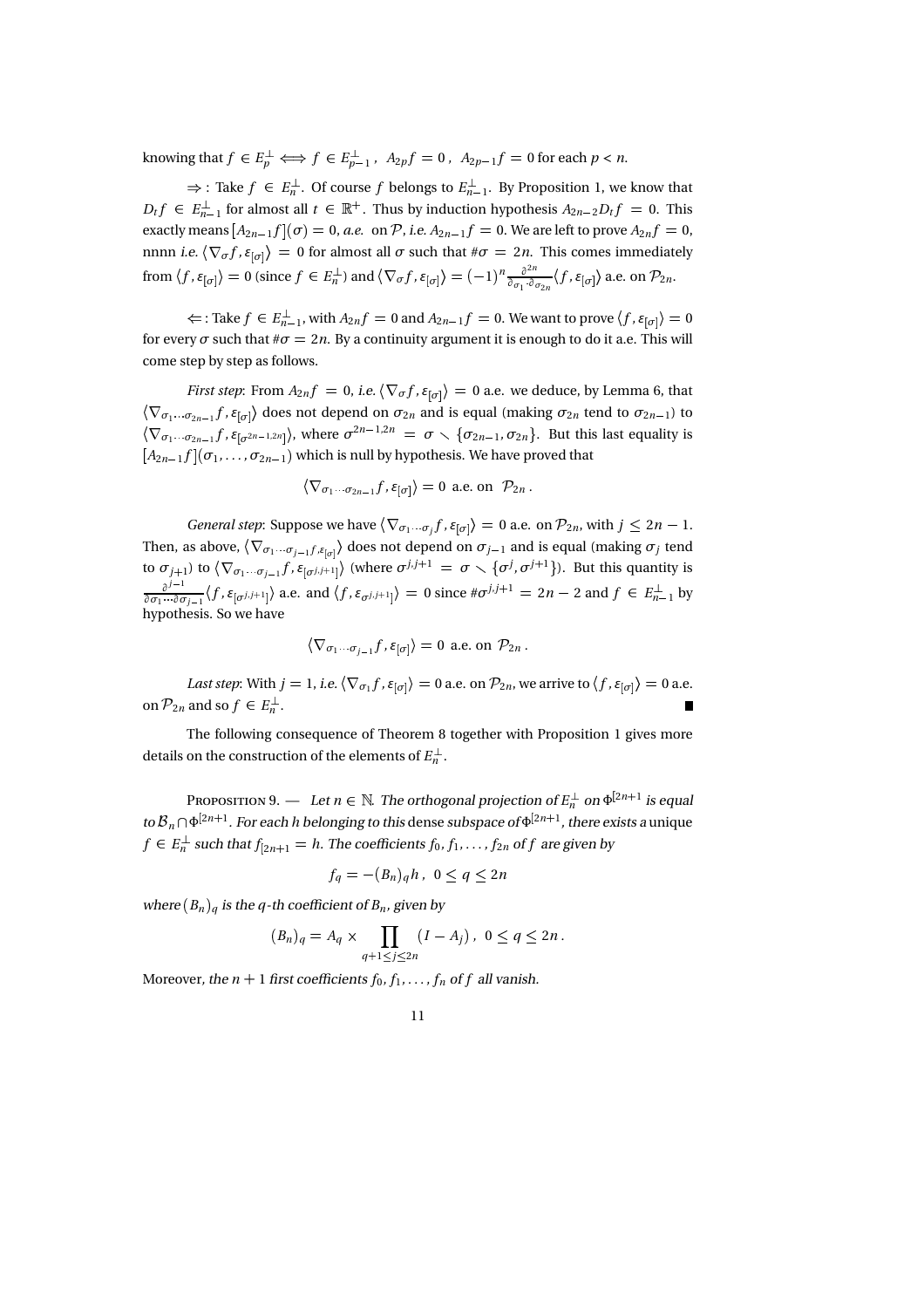Proof. - The equivalence between  $i$ ) and  $v$ ) in Theorem 8 shows that the space  $\{h \in \Phi^{[2n+1]};\exists f \in E_n^\perp \text{ such that } f_{[2n+1]} = h\}$  is equal to  $\mathcal{B}_n \cap \Phi^{[2n+1]}$  (which is dense in  $\Phi^{[2n+1]}$ , see remark at the end of IV.3), and that any  $f \in E_n^{\perp}$  is determined by its projection  $h = f_{[2n+1]}$  with  $f_{2n]} = -B_n h$ .

To compute the coefficients  $(B_n)_q,$   $0\leq q <$  2*n*, write down, for  $g\in \widetilde{\Phi}$  : :

$$
(B_n g)_q = [I - (I - A_0)(I - A_1) \cdots (I - A_{2n})g]_q
$$
  
=  $g_q - [(I - A_q) \cdots (I - A_{2n})g]_q$   
=  $A_q (I - A_{q+1}) \cdots (I - A_{2n})g$ 

(the result for  $q = 2n$  is evident).

The fact that the  $n + 1$  first coefficients  $f_0, f_1, \ldots, f_n$  of any  $f \in E_n^{\perp}$  must vanish comes from repeated applications of Proposition 1.

*Remark. —* The fact that each element of  $E_n^\perp$  is determined by its projection  $f_{[2n+1]}$ is equivalent, by linearity, to  $E_n^\perp \cap \Phi_{2n]} = \{0\}.$  This last equality is an immediate consequence of the following lemma, which we think could be of independent interest.

Lemma 10. — Let  $u_1, \ldots, u_n$  be the indicators of n disjoint bounded intervals of  $\mathbb{R}^+$ . Then one has, for a.a.  $\sigma \in \mathcal{P}$ 

$$
\sum_{0 \le p \le n} \sum_{1 \le j_1 < j_2 < \cdots < j_p \le n} (-1)^p \varepsilon (u_{j_1} + \cdots + u_{j_p})(\sigma) \\
= \sum_{k \ge n} \sum_{\substack{k_1 + \cdots + k_n = k \\ k_j \ge 1, \ \forall j = 1, \ \dots, n}} \left[ u_1^{0k_1} \circ u_2^{0k_2} \circ \cdots \circ u_n^{0k_n} \right](\sigma)
$$

where  $\left[u_1^{0k_1}\circ u_2^{0k_2}\circ\cdots\circ u_n^{0k_n}\right](\sigma)=1$  if the  $k_1$  first elements of  $\sigma$  lie in  $u_1$ , the  $k_2$  following ones lie in  $u_2,\ldots$  , the  $k_n$  last elements of  $\sigma$  lie in  $u_n$ , and  $\left[u_1^{0k_1}\circ u_2^{0k_2}\circ\cdots\circ u_n^{0k_n}\right](\sigma)=0$ otherwise.

*Proof.* — Writing down the left hand side for a fixed  $\sigma$ , the formula above is just an expression of the usual inclusion-exclusion principle.

Proposition 9 shows that for each  $0 \leq q \leq n$ , the coefficient  $(B_n)_q$  is equal to the natural projector  $I_q$  of  $\widetilde{\Phi}$  onto  $\widetilde{\Phi}^q$ . We have not been able to derive a direct proof of this fact. That is, to prove that

$$
A_q(I - A_{q+1}) \cdots (I - A_{2n}) = I_q \text{ for } q \leq n.
$$

Another challenge is to develop  $B_n$  in order to give more explicit formulas for  $f_{n+1}, \ldots, f_{2n}.$ The coefficient  $(B_n)_{2n} = A_{2n}$  is evident. We give in Propositions 11 and 14 below expressions for  $(B_n)_{2n-1}$  and  $(B_n)_{2n-2}$ , just to put in evidence a certain underlying complexity.

$$
^{12}
$$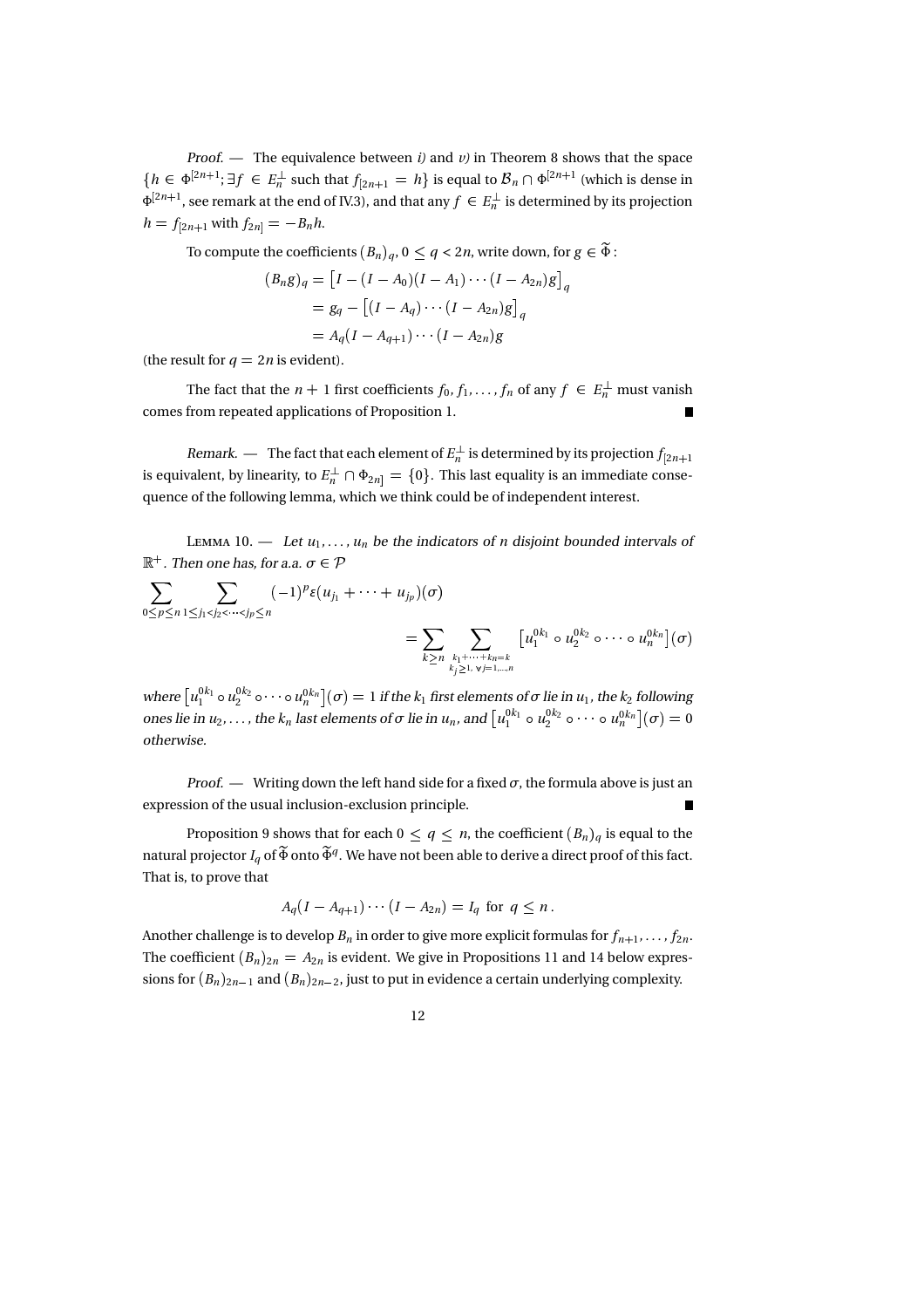#### IV.5. Some additional computations.

P 11. — Let 
$$
n \ge 1
$$
. One has, for each  $h \in \tilde{\Phi}$ , for a.a.  $\sigma \in \mathcal{P}_{2n-1}$ ,  
\n
$$
[A_{2n-1}(I - A_{2n})h](\sigma) = \sum_{1 \le i \le 2n-1} (-1)^{i+1} [A_{2n-2} \nabla_{\sigma_i} h](\sigma^i).
$$

The proof of Proposition 11 is based on two lemmas.

Lemma 12. — Let  $g \in \widetilde{\Phi}$  be such that  $A_{2n}g = 0$ . Then for almost all  $\sigma \in \mathcal{P}_{2n-1}$ , the quantity  $[A_{2n-2}\nabla_{\sigma_i} f](\sigma^i)$  is independent of  $i\in\{1,\ldots,2n-1\}.$ 

Proof of Lemma 12. — Let  $i \in \{1, ..., 2n-2\}$ . By hypothesis we have, for a.a.  $\sigma \in \mathcal{P}_{2n-1}$  and a.a.  $t \in ]\sigma_i, \sigma_{i+1}[$ , that  $\langle \nabla_{\sigma \cup t} g, \varepsilon_{|\sigma \cup t|} \rangle = 0$ . By Lemma 6 this implies  $\langle \nabla_{\sigma} g, \varepsilon_{[\sigma \cup t]} \rangle$  is independent of t. Making t tend to  $\sigma_i$  or  $\sigma_{i+1}$  gives  $\langle \nabla_{\sigma} g, \varepsilon_{[\sigma^i]} \rangle =$  $\langle \nabla_{\sigma} g, \varepsilon_{[\sigma^{i+1}]}\rangle.$  $\blacksquare$ 

L 13. – Let 
$$
\sigma \in \mathcal{P}_{2n-1}
$$
, then  

$$
\sum_{1 \le i \le 2n-1} (-1)^{i+1} 1\!\!1_{[\sigma^i]} = 0.
$$

Proof of Lemma 13. — Evaluating the left hand side on any  $x \in \mathbb{R}^+$ , gives the same number of  $\operatorname{sign} +$  and  $\operatorname{sign} -$  in the sum.

Proof of Proposition 11. — Define 
$$
C_{n,2n-1}
$$
 on  $\tilde{\Phi}$  by  
\n
$$
(C_{n,2n-1}h)(\sigma) = \sum_{1 \le i \le 2n-1} (-1)^{i+1} (A_{2n-2} \nabla_{\sigma_i} h)(\sigma^i) 1\!\!1_{\#\sigma=2n-1}
$$

for each  $h \in \Phi$  and a.a.  $\sigma \in \mathcal{P}$ . By Lemma 12, if  $g \in \Phi$  is such that  $A_{2n}g = 0$  then  $C_{n,2n-1}g = A_{2n-1}g$ . Thus for each  $h \in \tilde{\Phi}$ .  $C_{n,2n-1}(I - A_{2n})h = A_{2n-1}(I - A_{2n})h$ . But by Lemma 8 we have  $C_{n,2n-1}A_{2n} = 0$ . Finally  $C_{n,2n-1} = A_{2n-1}(I - A_{2n})$ .

P 14. – Let 
$$
n \ge 1
$$
. One has for each  $h \in \tilde{\Phi}$  and a.a.  $\sigma \in \mathcal{P}_{2n-2}$   
\n
$$
\left[A_{2n-2}(I - A_{2n-1})(I - A_{2n})h\right](\sigma)
$$
\n
$$
= \sum_{1 \le i < j \le 2n-2} (-1)^{i+j+1} [A_{2n-4} \nabla_{\sigma_i, \sigma_j} h](\sigma^{i,j}) - (n-2) [A_{2n-2}h](\sigma).
$$

We again need two lemmas.

L 15. — Let  $g \in \tilde{\Phi}$  be such that  $A_{2n}g = 0$  and  $A_{2n-1}g = 0$ . Then for a.a.  $\sigma\in \mathcal{P}_{2n-2}$ , the quantity  $[A_{2n-4}\nabla_{\sigma_i\sigma_j h}](\sigma^{i,j})$  is independent of i,  $j$  with  $1\leq i < j \leq 2n-2$ .

13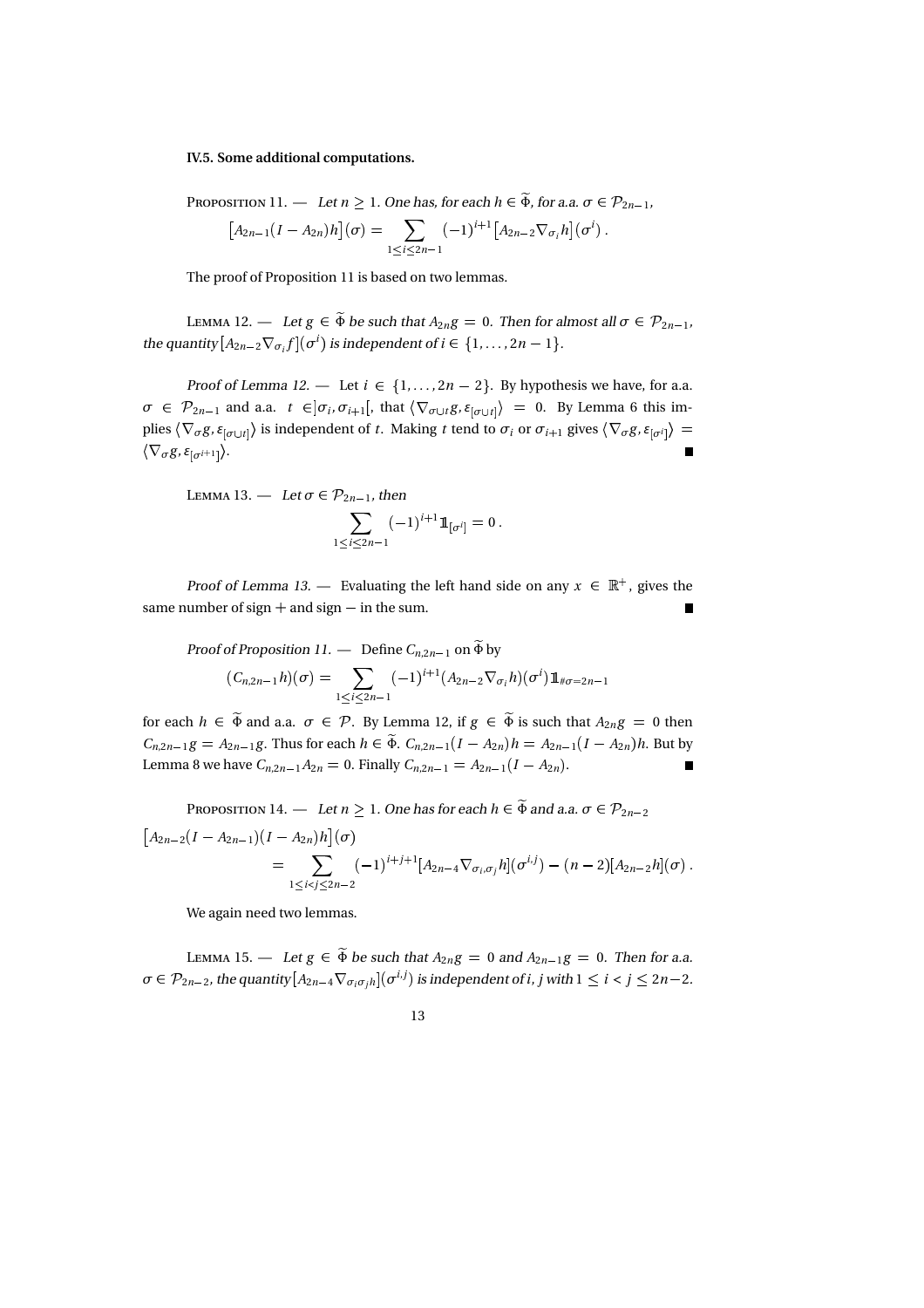Proof of Lemma 15. — Apply Lemma 12 to  $[\nabla_{\sigma_j} f](\sigma^j)$  and to  $[\nabla_{\sigma_i} f](\sigma^i)$ .

L 16. — Let 
$$
\sigma \in \mathcal{P}_{2n-2}
$$
. Then  
\n
$$
\sum_{1 \leq i < j \leq 2n-2} \varepsilon_{[\sigma^{i,j}]}(\alpha) = (n-2)\varepsilon_{[\sigma]}(\alpha) \text{ if } \#\alpha = 1 \text{ or } \#\alpha = 2.
$$

Proof of Lemma 16. — For each  $k \in \{1, \ldots, 2n-1\}$  define

$$
J_k = \{(i, j): 1 \le i < j \le 2n - 2 \text{ and } [\sigma_k, \sigma_{k+1}] \subset [\sigma^{i,j}]\}.
$$

Note that:

- if k is odd then  $(i, j) \in J_k$  if and only if i and j are on the same side of  $k + \frac{1}{2}$ ;
- if k is even then  $(i, j) \in J_k$  if and only if i and j are not on the same side of  $k + \frac{1}{2}$ .
- for  $p \leq q$  we have

$$
\sum_{2p\le i
$$

To get Lemma 16 for  $\#\alpha = 1$  we have to prove that for  $1 \leq k \leq 2n - 3$  the quantity  $\sum_{i,j} (-i)^{i+j+1}$  equals  $n-2$  if k is odd and equals 0 if k is even. This comes immediately . *.* . . . . . . from the remarks above:

• if 
$$
k = 2p + 1
$$
 then

$$
\sum_{(i,j)\in J_k} (-1)^{i+j+1} = \sum_{1\le i  
=  $p + (n-1) - (p+1) = n-2$
$$

• if  $k = 2p$  then

$$
\sum_{(i,j)\in J_k} (-1)^{i+j+1} = \sum_{\substack{1 \le i < j \le 2p \\ 2p+1 \le j \le 2n-2}} (-1)^{i+j+1} = 0.
$$

Finally, to get Lemma 16 for  $\#\alpha = 2$  we have to prove that if h and k are between  $\sum_{(i,j)\in J_h\cap J_k} (-1)^{i+j+1} = n-2$  if h and k are odd, 0 otherwise. That 1 and 2*n* – 1, we have  $\sum (-1)^{i+j+1} = n$ comes again in the same way as above.  $\blacksquare$ 

Proof of Proposition 14. — Define 
$$
C_{n,2n-2}
$$
 on  $\tilde{\Phi}$  by  
\n
$$
[C_{n,2n-2}h](\sigma) = \left[ \sum_{1 \le i < j \le 2n-2} (-1)^{i+j+1} (A_{2n-4} \nabla_{\sigma_i \sigma_j} h)(\sigma^{i,j}) - (n-2)(A_{2n-2}h)(\sigma) \right] \mathbb{1}_{\#\sigma=2n-2}
$$

14